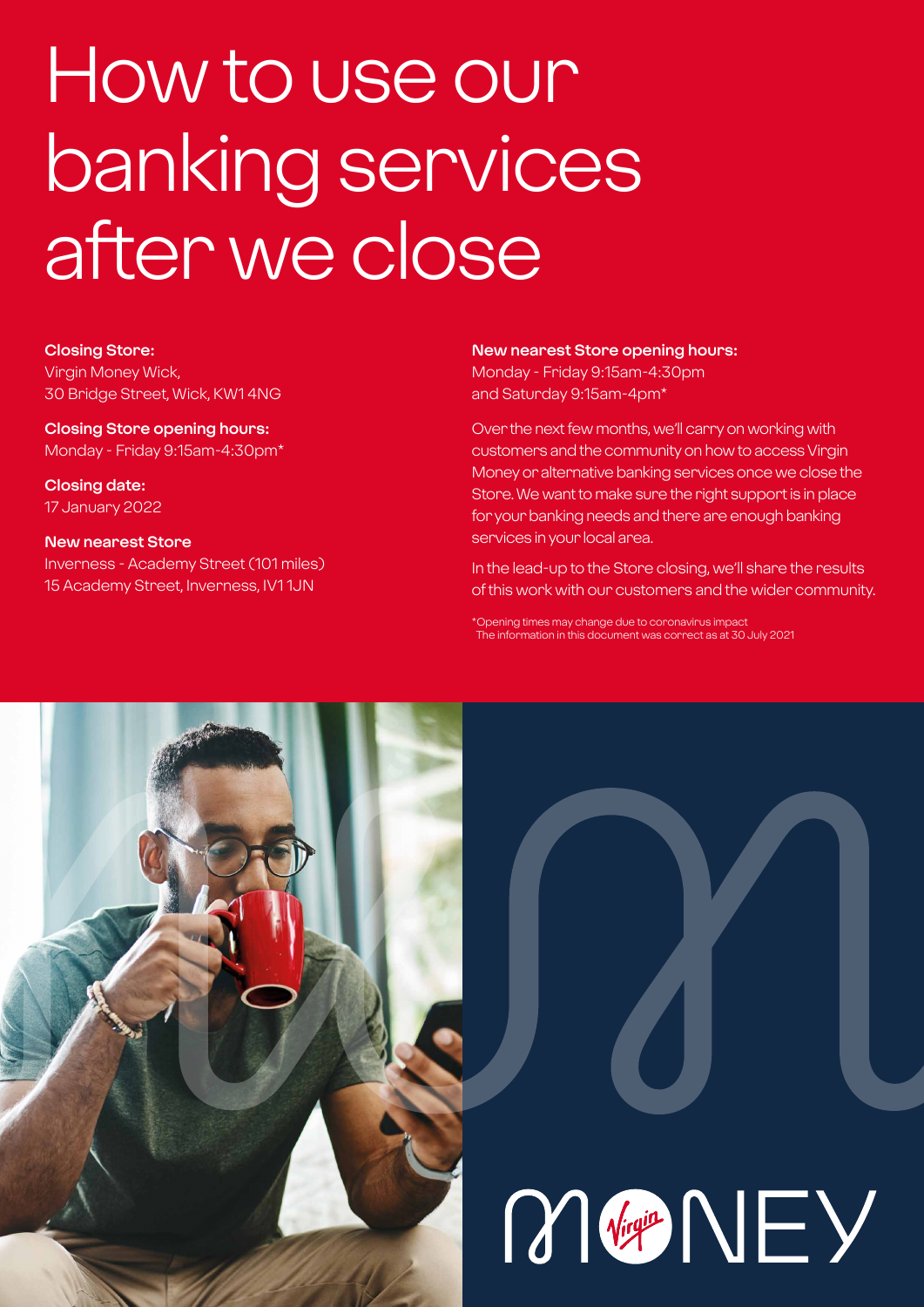### Understanding the impact of closing this Store

### Background

More and more customers are taking advantage of our digital services and only visiting Stores when they want to discuss a significant life event. Between April 2019 and July 2021 we've seen digital registrations increase from 48.7% to 57.6% across our personal customers, and daily internet banking and mobile app logins are up 66%.

It's important to balance investment in digital services with making sure our Store network continues to meet the needs of our customers. This means that we've made the difficult decision to close a number of Stores, including Wick.

This decision has been reached after considerable thought and analysis which includes input from local management.

Our Stores will continue to be a really important part of what we do and we've recently refreshed and revitalised them now that we're one Virgin Money brand.

We've signed up to the UK Finance Access to Banking Standard and follow this for all Store closures: **[www.lendingstandardsboard.org.uk/wp-content/](http://www.lendingstandardsboard.org.uk/wp-content/uploads/2017/07/Access_to_Banking_Standard.pdf) [uploads/2017/07/Access\\_to\\_Banking\\_Standard.pdf](http://www.lendingstandardsboard.org.uk/wp-content/uploads/2017/07/Access_to_Banking_Standard.pdf)**. On 21 September 2020, the Financial Conduct Authority (FCA) introduced new standards which we'll also follow. More info can be found at **[www.fca.org.uk/publication/finalised](http://www.fca.org.uk/publication/finalised-guidance/fg20-03.pdf)[guidance/fg20-03.pdf](http://www.fca.org.uk/publication/finalised-guidance/fg20-03.pdf)**

### Considerations

In trying to decide whether to close a Store, we look at a lot of different things.

As well as how often a Store is used, we look at how local customers – including potentially vulnerable groups and business customers – will be able to carry on using banking services after the Store closes.

- > Number of customers using the Store
- > Number of other Stores we have in the area
- > Distance to nearest Store
- > Change in number of transactions in Store
- > Change in customer use of Store
- > Current lease on Store
- > ATM availability
- > Access to other banks in the area
- > Banking services at the local Post Office\*\*
- > Public transport to other Stores
- > Other ways to bank (e.g. mobile, internet and phone)
- \*\*Business customers will be charged their agreed tariff for transactions, except Change Giving where the costs are recharged monthly in arrears.

Our decision to close Wick Store was influenced by the following:

- > We continue to see an increase in mobile use and customers signing up for digital services.
- > Should a customer wish to use a Store for general advice or to discuss a product, Inverness - Academy Street Store is 101 miles away and Elgin Store is 138 miles away.
- > There are other ATMs in the area that are free to use.
- > Our mobile, internet and telephone banking facilities allow customers to do most day-to-day tasks, like balance checks, viewing transactions, transferring money between accounts, paying bills and cancelling / amending regular payments. Customers can even pay in a cheque on the go.
- > Customers are also able to use our mobile app to make external payments in a number of different ways and we're continuing to make our digital banking services bigger and better.
- > The local full service Post Office is located nearby on 125-127 High Street and provides personal and business customers with an alternative way to do their day-to-day banking transactions such as cash withdrawals and paying in cash and cheques.
- > Customers can get all the information about our products and services, or raise any concerns by calling us on **0800 121 7365**. Our opening times are 7am to 9pm Monday to Saturday and 10am to 5pm on Sundays.
- > All our Stores offer an identical service, with good accessibility.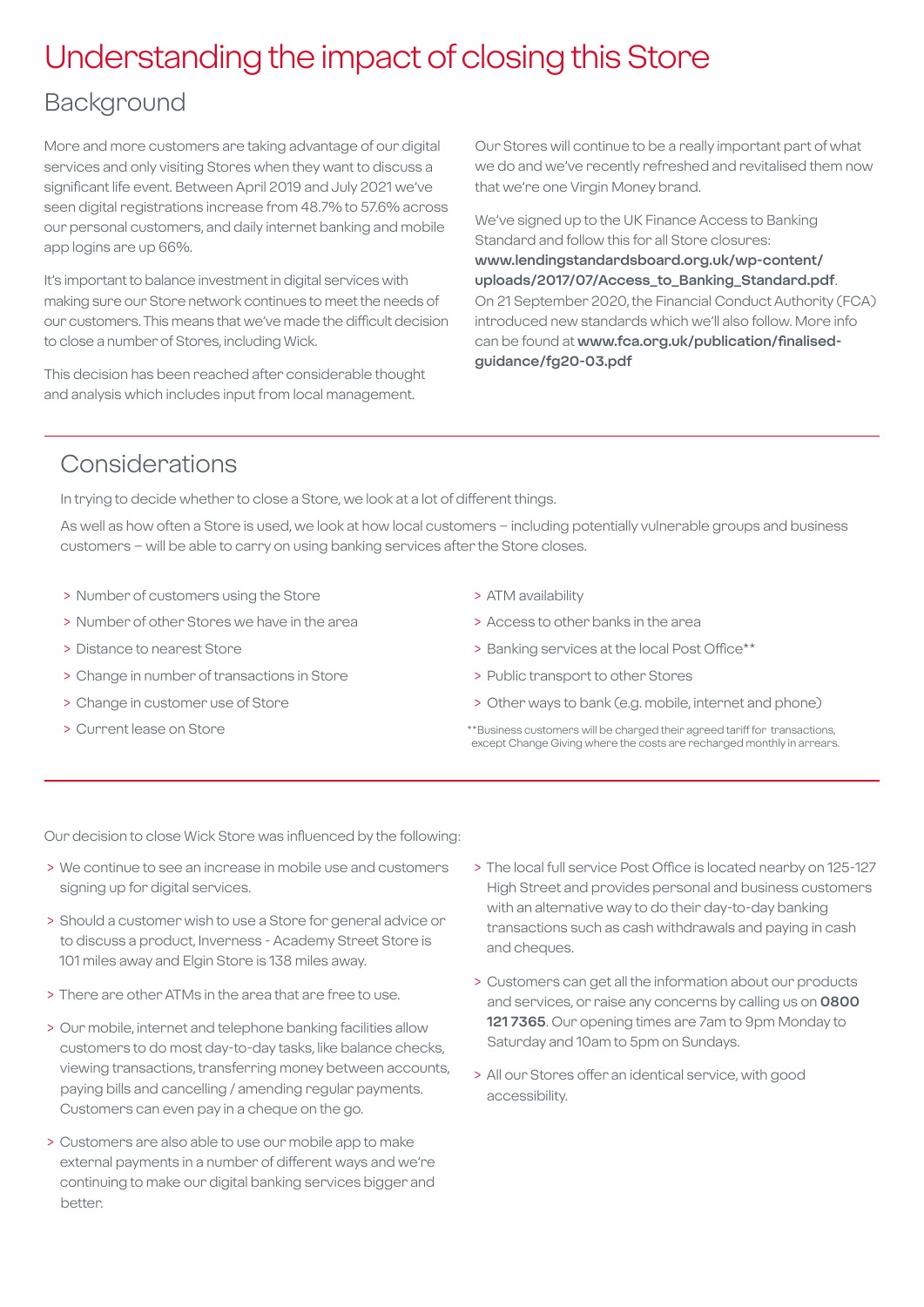### Understanding the impact of closing this Store

### What influenced our decision?

We've looked at how all customers, particularly those potentially vulnerable groups and businesses, can continue to access banking services after the Store closes. Below is some important info about how our customers are using the Store:

26%

**Transactions down year on year**

- > **2,000** customers transacting in Store compared to a Bank average of 6,000
- > **61%** of customers visited the Store 3 times or less in the last 12 months (with more than half of these also using alternative channels with 46% digitally active)
- > Of our customers aged 70 and above, 55% visited the Store on 3 days or less during the last 12 months.
- > Potentially vulnerable customers (within one or more of the following; over 70 years old, receive benefits, have a basic Personal Current Account, are Store users only or are in arrears) 58% of those customers visited the Store on 3 days or less during the last 12 months.
- > Micro Enterprises & Charities Customer Insight 51% of micro enterprises visited the Store on 3 days or less during the last 12 months, with 51% of transactions involving cash. 66% of charities visited the Store on 3 days or less during the last 12 months, with 48% involving cash.

Our Store colleagues will actively engage with customers, including those potentially vulnerable, to discuss their options and support how they'd like to bank, along with engaging with local groups in the community.

Details of the activities, additional support requirements, feedback received and remedial action needed will be included in the Store Review document, which will be available on our website and in Stores this December.

### Local information

Wick is a town in Caithness, in the far north of Scotland. The town straddles the River Wick and extends along both sides of Wick Bay.

The Store is situated in the centre of Wick. Following the closure of the TSB in March 2021, the Bank of Scotland is the only other bank in town.

### **Transport Links**

Typically 12 buses run weekly between Wick and Inverness, with the fastest route taking 2 hours and 55 minutes.

Trains also run 4 times a day.

Road links between Wick and Inverness are serviced by the A9 with average journey times of 2 hours and 20 minutes.

Inverness - Academy Street Store, which is 101 miles away, also offers extended opening hours through a Saturday service.

#### **Mobile Phone Signal availability**

Wick is well serviced by all national mobile phone networks with 4G services available from all national operators, though at times Vodafone users may experience some problems with their voice coverage. (source Ofcom)

#### **ISP & available speeds**

Wick is well serviced by all national providers with standard and superfast broadband availability. (source Ofcom)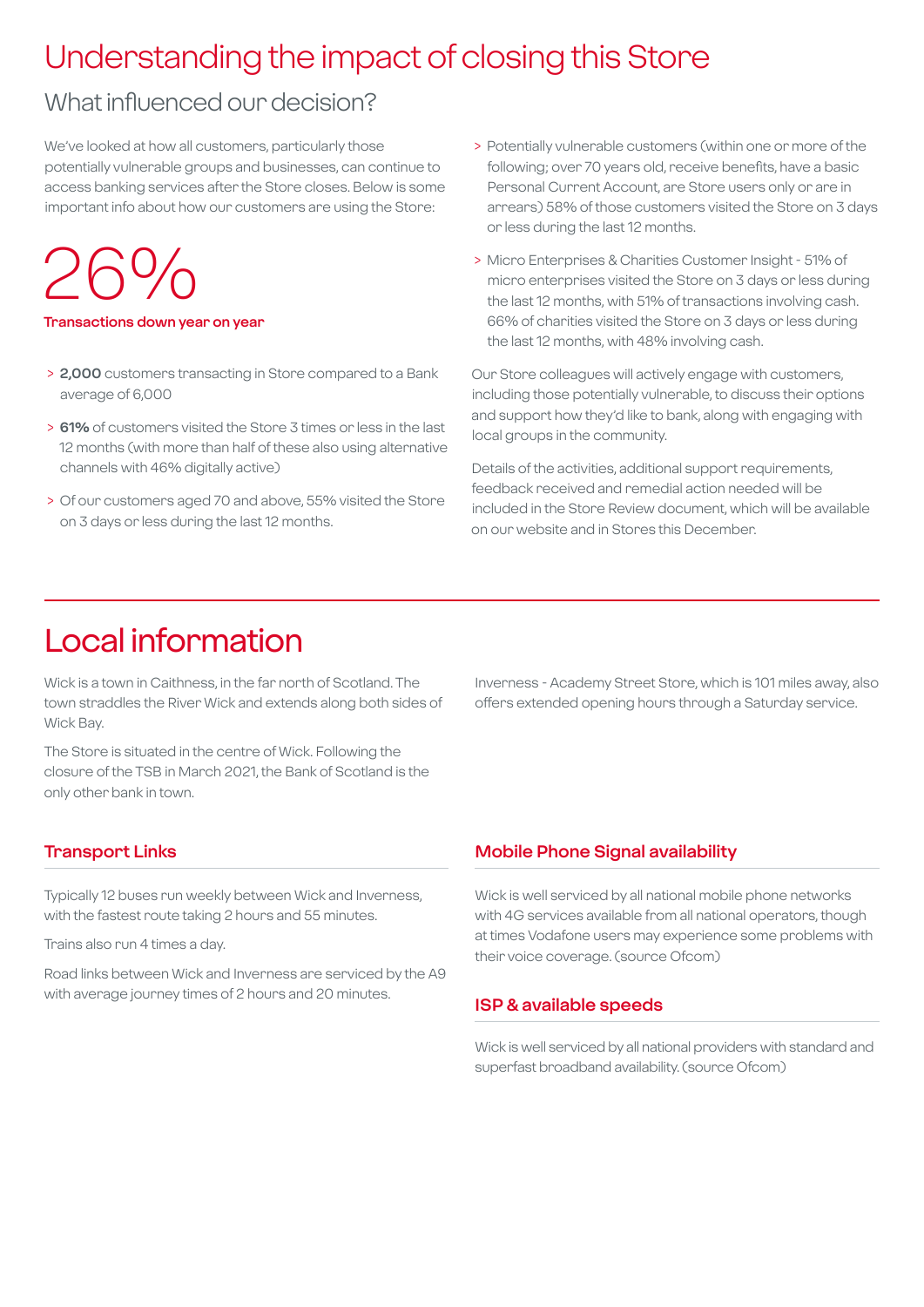## Distances to local services from the closing Store

### **Distance to our nearest Stores** virginmoney.com/store-finder



#### **Inverness - Academy Street**

15 Academy Street, Inverness, IV1 1JN Monday - Friday 9:15am-4:30pm and Saturday 9:15am-4pm\*



#### **Elgin**

151 High Street, Elgin, IV30 1DS Monday - Friday 9:15am-4:30pm and Saturday 9:15am-1:15pm\*

### **Distance to Post Office**

www.postoffice.co.uk/branch-finder



### 0.1 miles

**Wick** 125-127 High Street, Wick, KW1 4LR Monday - Friday 10am-2pm There is a full service Post Office available on High Street in Wick.

### **Competitor sites in current location?**

**Nearest Link ATM**

link.co.uk/atm-locator





### 0.02 miles

**Notemachine Ltd at Keystore More**

17-29 Bridge Street, Wick, KW1 4AJ

### Other places you can bank locally





You can get a copy of this impact assessment on our website, in Store or by calling us.

- > 30 Bridge Street, Wick, KW1 4NG
- > 0800 121 7365

> virginmoney.com/store-closures